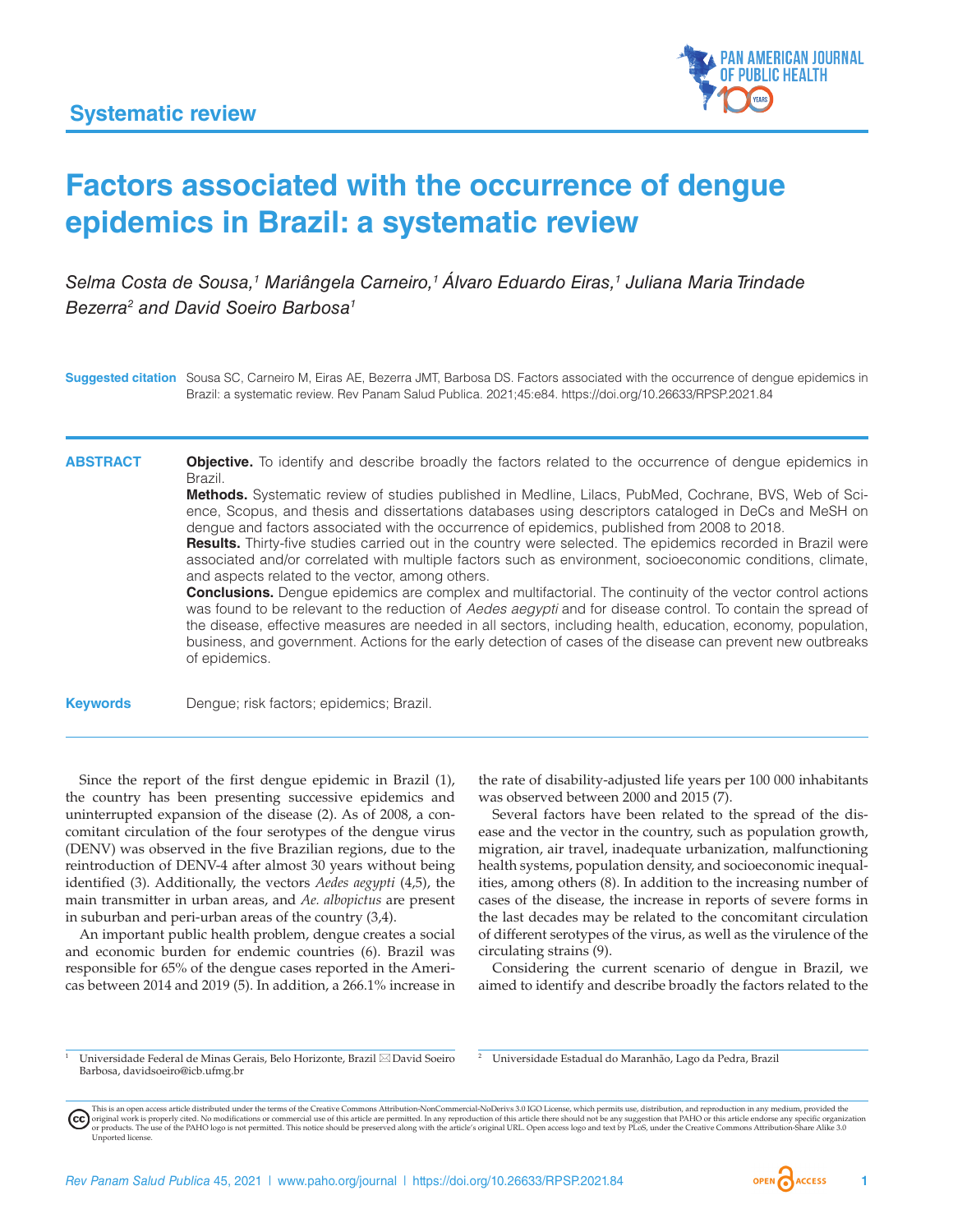occurrence of dengue epidemics in Brazil in order to contribute to the better understanding of the dynamics of the epidemics in different scenarios.

### **METHODS**

A systematic review was carried out on the determinants for the occurrence of epidemics and/or outbreaks of dengue in Brazil from 2008 to 2018.

## **Study design**

The research was carried out in different electronic scientific databases, using descriptors related to the factors associated with dengue in Brazil. The studies were identified and included in the first semester of 2018.

This study was registered in the International Prospective Register of Systematic Reviews (PROSPERO, 2018) under the registration number CRD42018095019 and followed the recommendations of the Preferred Reporting Items for Systematic Reviews and Meta-Analyzes (PRISMA, 2015).

## **Elegibility criteria**

Studies that measured the association and/or correlation of specific factors with dengue epidemics and/or outbreaks, published in Brazil between 2008 and 2018, in English, Portuguese or Spanish were included in the systematic review. The searches were conducted in March 2018.

Studies carried out within the Brazilian territory, as well as epidemiological studies that describe the association between the occurrence epidemic and/or dengue outbreak and social, economic and environmental variables were included. Case series studies, studies restricted to the description of cases or variables and studies with bias or inconsistencies were excluded.

#### **Databases**

The bibliographic search was carried out in the following electronic databases: Medline, Lilacs, PubMed, Cochrane, VHL, Web of Science, Scopus and Library of Theses and Dissertations from Coordination for the Improvement of Higher Education Personnel-CAPES/Brazil.

# **Search strategy**

The searches were conducted using the descriptors cataloged in the Health Sciences Descriptors (DeCS) and Medical Subject Headings (MeSH), in Portuguese, English, and Spanish, found in the title or in the study abstracts. The boolean operators "AND" and "OR" were used for a more specific search in the titles.

The following search terms were used in the databases: Group 1: Dengue/Dengue Virus/*Aedes*; Group 2: Disease Outbreaks/Epidemics; and Group 3: Epidemiology. To characterize the demographic, environmental, and socioeconomic variables, the following groups of descriptors were used: (1) risk factors; (2) life style; (3) urban; (4) social and economic conditions, and (5) cultural characteristics. The bibliographic search was assisted by a professional librarian at the Universidade Federal de Minas Gerais, tested and reproduced by two researchers.

# **RESULTS**

#### **Analysis of studies**

Initially, 4 445 studies were systematically selected in the bibliographic search. Of these, 1 148 were excluded due to duplication and after reading the titles/abstracts (3 159). Then, 103 studies were excluded after reading the full text, remaining 35 included studies (Figure 1). Two independent reviewers examined the titles and abstracts of all manuscripts that met the inclusion criteria. The selected titles were read in full and additional studies were excluded. When the two reviewers did not agree to the exclusion of a study, a third reviewer was asked to read the title and help with the decision. Manuscripts that did not answer the text question, which were not related to the study question (dengue epidemic) and other languages (except English and Spanish and Portuguese) were excluded.

Thirty-five studies complied with the eligibility criteria and were included in the systematic review. Most of them were conducted in the Southeast region of Brazil ( $N = 22$ ), followed by the Northeast ( $N = 6$ ), North ( $N = 3$ ), Central-West ( $N = 1$ ), and South  $(N = 2)$ . In addition, one study was carried out in the whole country  $(N = 1)$  (Table 1 and Figure 2). Six studies were published in 2010, six in 2015, five in 2017, three in 2008, three in 2011, and four in 2014. The years 2009, 2012, 2013, and 2016 had two publications each. Meteorological and climatic variables were described as related to the dengue epidemic 17 times, followed by the variables related to the vector (12 times), and the socioeconomic and variable related to environmental factor environmental factors (eight times each). Also, we found other associations between dengue and other factors in four studies (Figure 3).

#### **Variables related to the vector**

The incidence of dengue was associated or correlated with the amount of eggs collected in ovitramps (10,11) and the entomological indices: Building Infestation Index (IIP) (10-12), Breteau Index (IB) (13-15), Container Index (IR) (16,17), Larvae Index (IL) (17), Pupae per property (PP) (17), and Pupae per hectare (PH) (17).





*Source***:** Prepared by authors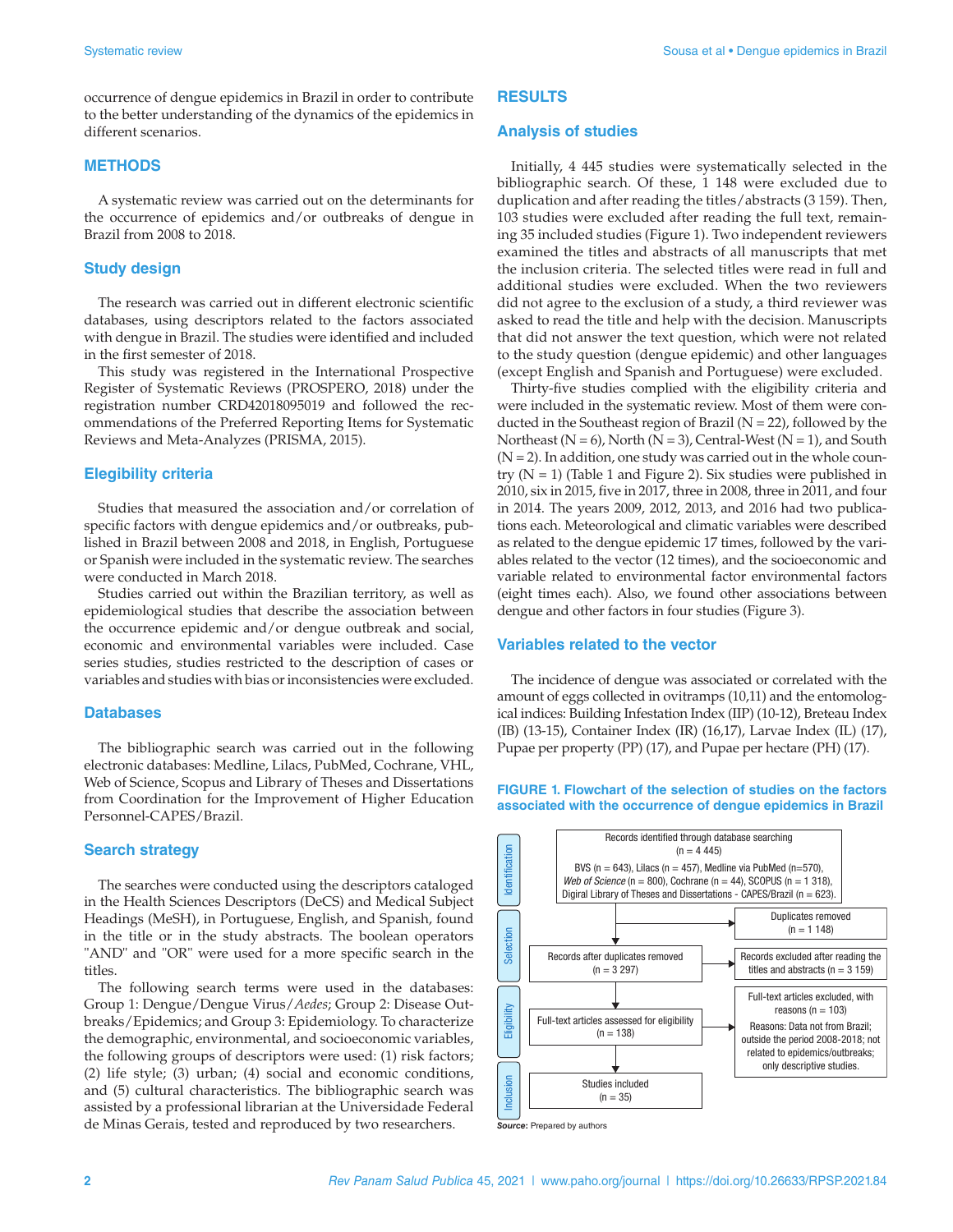#### **TABLE 1. Chronological categorization of the studies on the factors associated with the occurrence of dengue epidemics in Brazil published between 2008 and 2018, according to the geographic area and type of factor**

| <b>Authors</b>               | Year | Region        | <b>Related factors</b> |                 |                |               |               |
|------------------------------|------|---------------|------------------------|-----------------|----------------|---------------|---------------|
|                              |      |               | <b>Vectors</b>         | <b>Climatic</b> | Socioeconomics | Environmental | <b>Others</b> |
| Zeidler et al.               | 2008 | North         |                        |                 |                |               |               |
| Teixeira & Medronho          | 2008 | Southeast     |                        |                 |                |               |               |
| Castro et al.                | 2008 | North         |                        |                 |                |               |               |
| Monteiro et al.              | 2009 | Northeast     |                        |                 |                |               |               |
| Teixeira                     | 2009 | Southeast     |                        |                 |                |               |               |
| Melo et al.                  | 2010 | Northeast     |                        |                 |                |               |               |
| Scandar et al.               | 2010 | Southeast     |                        |                 |                |               |               |
| Duque et al.                 | 2010 | South         |                        |                 |                |               |               |
| <b>Barbosa</b>               | 2010 | Southeast     |                        |                 |                |               |               |
| Cardoso                      | 2010 | Southeast     |                        |                 |                |               |               |
| Souza et al.                 | 2010 | Central-West  |                        |                 |                |               |               |
| Gomes                        | 2011 | Northeast     |                        |                 |                |               |               |
| Malavasi                     | 2011 | Southeast     |                        |                 |                |               |               |
| Teixeira e Cruz              | 2011 | Southeast     |                        |                 |                |               |               |
| Nhantumbo et al.             | 2012 | Southeast     |                        |                 |                |               |               |
| Oliveira                     | 2012 | Southeast     |                        |                 |                |               |               |
| Costa, et al.                | 2013 | South         |                        |                 |                |               |               |
| Varejão                      | 2013 | Southeast     |                        |                 |                |               |               |
| Baía                         | 2014 | North         |                        |                 |                |               |               |
| Farinelli                    | 2014 | Southeast     |                        |                 |                |               |               |
| Johansen                     | 2014 | Southeast     |                        |                 |                |               |               |
| Mondini & Chiaravalloti-Neto | 2014 | Southeast     |                        |                 |                |               |               |
| Martins et al.               | 2015 | Northeast     |                        |                 |                |               |               |
| Silva                        | 2015 | Southeast     |                        |                 |                |               |               |
| Chiaravalloti-Neto et al     | 2015 | Southeast     |                        |                 |                |               |               |
| Vargas et al.                | 2015 | Southeast     |                        |                 |                |               |               |
| Araújo et al                 | 2015 | Southeast     |                        |                 |                |               |               |
| Barbosa, Silva               | 2015 | Northeast     |                        |                 |                |               |               |
| Rodrigues et al.             | 2016 | <b>Brazil</b> |                        |                 |                |               |               |
| Pinto                        | 2016 | Southeast     |                        |                 |                |               |               |
| Arantes e Pereira            | 2017 | Southeast     |                        |                 |                |               |               |
| Correa Filho                 | 2017 | Northeast     |                        |                 |                |               |               |
| Carneiro et al.              | 2017 | Southeast     |                        |                 |                |               |               |
| Vicente et al                | 2017 | Southeast     |                        |                 |                |               |               |
| Ferreira                     | 2017 | Southeast     |                        |                 |                |               |               |

**Source:** Prepared by authors

Two studies evaluated the number of eggs found in strata and the incidence of dengue and showed correlation to the findings of eggs in the neighborhoods (10) and evaluated districts (11). The number of eggs deposited by *Ae. aegypti* in ovitramps negatively correlated with the incidence rate of dengue cases in a state in the North region of Brazil (10). In the Southeast, a greater risk of dengue incidence was found in locations that had more than 20 eggs per strata analyzed (16).

A negative and weak association (6,14) and a positive and weak correlation (10) among the incidence of dengue and IB for *Ae. aegypti,* and positive and weak association for *Ae. albopictus* (8,18) were found in three studies. The IIP has been positively correlated with the incidence of dengue in several studies (6,11,12,14,18,19). There was also a positive and significant correlation between the incidence of dengue and IL grouped by month and considering two months of lag in two epidemic years studied (17). The IR was another indicator that showed a significant positive correlation with the incidence of dengue (16).

One of the selected studies also used the indicators from the World Health Organization (WHO) *Força Motriz-Pressão-Estado-Exposição-Efeito/Ação* (FPEEA) adapted for the analysis of the occurrence of dengue and showed a positive correlation between the Rapid Index Survey for *Ae. aegypti* (LIRAa) with the average number of dengue cases (13).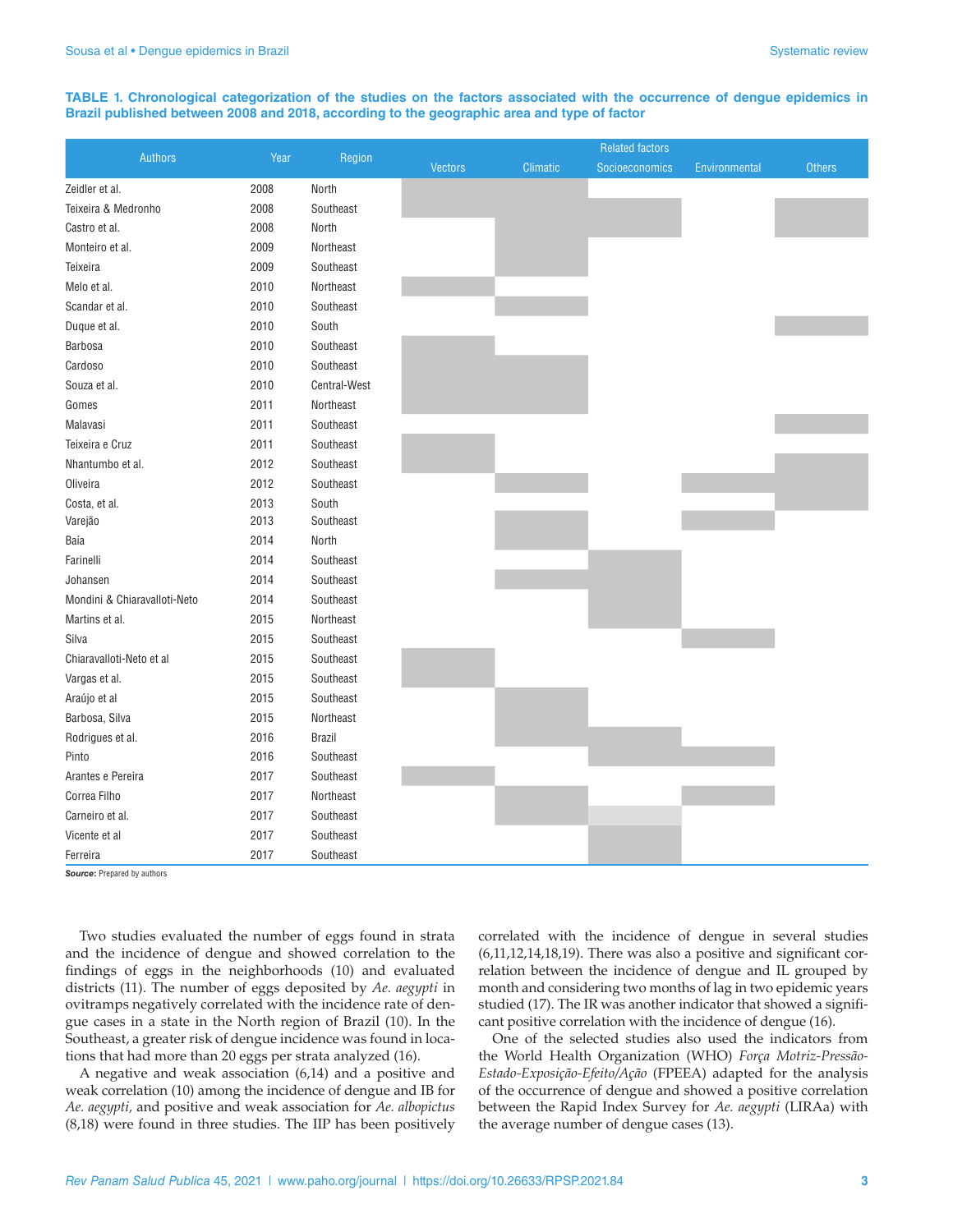## **Climatic or meteorological variables**

More than half of the studies showed an association or positive correlation between climatic and/or meteorological variables and the dengue incidence. Precipitation (6,10,12,14,18,20-24),

**FIGURE 2. Distribution of the studies published between 2008 and 2018 on factors associated with the occurrence of dengue epidemics in Brazil, according to the geographical area of study**



*Source***:** Prepared by authors

was the predominant factor, followed by temperature (12,16,20,24-28), relative air humidity (24,29), wind direction and speed (24), and average sunspots per month (16).

There was a strong positive correlation between precipitation and the number of dengue cases (12), the incidence rates (15,23), and dengue epidemics (18,20,21). Rainfall accounted for only 13.2% of the variation in dengue incidence rates in one study (22).

In a GLM model, a direct association was observed between the incidence of dengue and rainfall and the time lag of a month of rainfall. CAR spatial model for each month, revealed that the incidence of dengue was directly associated with the rainfall in January, March, May, and June, and with the time-lag of rainfall in July  $(5)$ .

The variables temperature (25); mean temperature without lag and with a lag of one, two, or three months (16); high temperature (26); maximum temperature (27); monthly average and monthly minimum temperature measured at 9 am, 3 pm, and 9 pm (16); sea surface temperature (34); minimum temperature (20); air temperature (24); and land surface temperature above 32 °C (28) were correlated and positively associated with the number of dengue cases in different regions of the country. In one study, the minimum temperature showed a weak and negative correlation with the notifications of the disease (27).

The variables dew-point temperature (27); wind direction (24); solar cycles (30); and wind flow (20) were also positively

#### **FIGURE 3. Positive and negative correlations/association to the occurrence of dengue epidemics verified in the studies published on the factors associated with the occurrence of dengue epidemics in Brazil between 2008 and 2018**



**lote:** The numbers for each factor correspond to the number of studies that presented the positive or negative correlations described. More detailed information is available from the authors upon request. *Source***:** Prepared by authors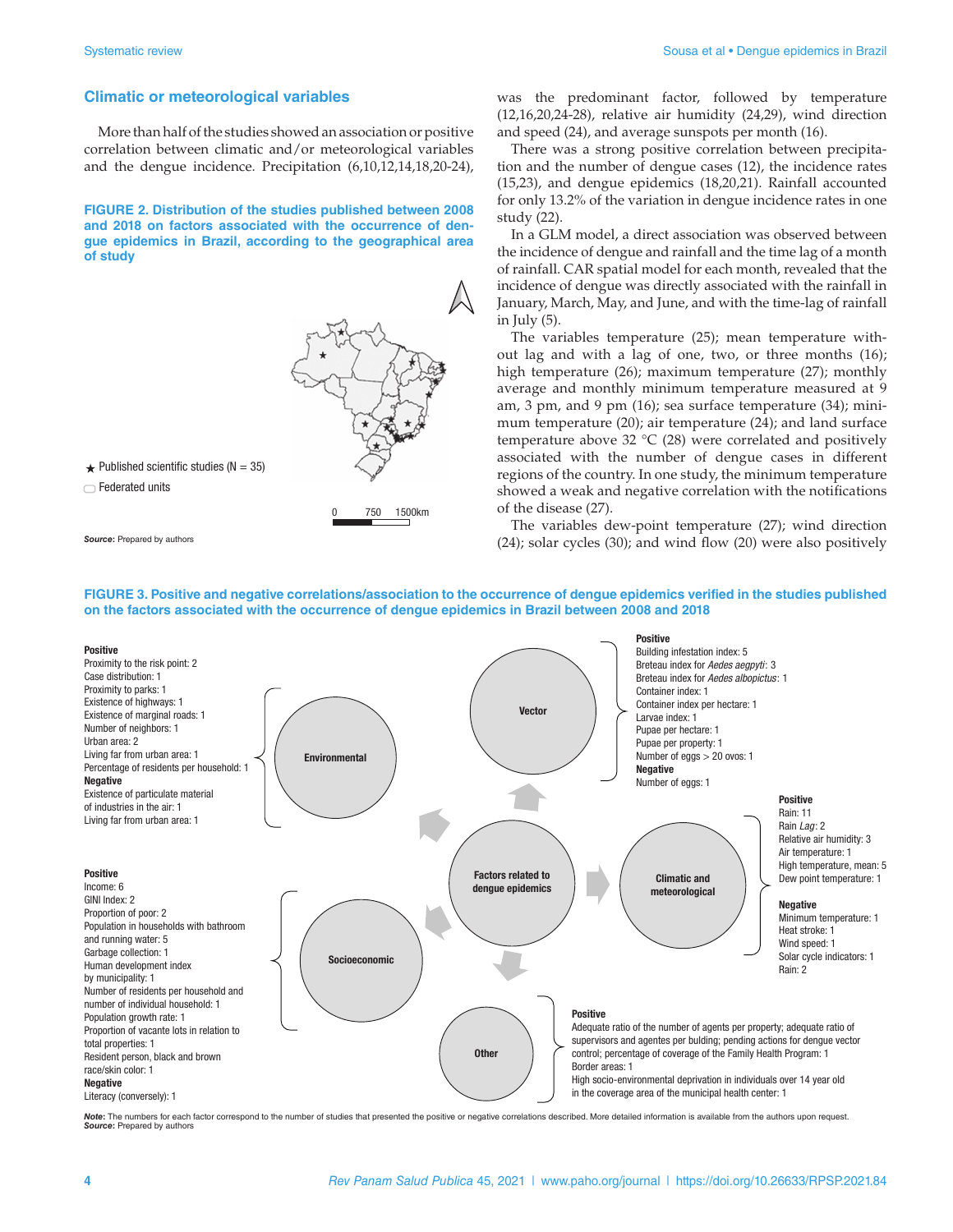correlated with the incidence of dengue in epidemic years. In addition, the humid climate without a dry season and with a rainy season in the summer; the humid climate without a dry season and with a rainy season in the summer and dry winter; the hot summer with no dry season; and the mild summer with no dry season showed an association with the occurrence of dengue in a study conducted in Brazil (30). The variable relative humidity correlated with dengue epidemics in three studies (20,24,29).

# **Socioeconomic factors**

Many factors were considered including population density and income (31), population growth rate (22), proportion of people living in poverty (21), a lower per capita income (21), a lower proportion of the population in households with bathrooms and running water (21), Gini index (6,30), population with access to piped water, proportion of permanent private households with garbage collection (32), number of literate people responsible for the household (33), human development index (34), gross domestic product (30), and proportion of vacant lots on the total number of properties (22).

Several authors pointed out the small proportion of properties with running water (32), the smaller proportion of the population in households with bathrooms with running water (21), the proportion of permanent private households with garbage collection (35,36), the residents in permanent private households with a general water distribution system (37), and the permanent private households with garbage collection by cleaning service, and water supply from the general network as variables associated or correlated with the incidence of dengue (37).

Income was identified as a predictor of the incidence of dengue when assessed by the Gini index (6,30). In studies conducted in different Brazilian regions that evaluated the variables related to lower per capita income (21,31), income (27), monthly income of 1 to 2 wages (27,37), residents with 3 to 5 minimum wages (27), and proportion of individual houses (27), individuals were most affected by the dengue epidemic.

The literacy rate was also associated or correlated with the incidence of dengue. The analyzed variables were literate people aged five years or older (37), literate responsible (21), illiterate chief (37), and illiterate people (37). In another study, the variable literate person responsible for the household showed a negative association with the incidence of dengue (35).

In one study, poverty was positively associated with the incidence of dengue (21). There was also a positive and significant correlation between the Municipal Human Development Index and the number of dengue cases (21). Only one study identified a correlation between the variable black and brown color/race and the incidence of dengue (37).

#### **Variables related to environmental factors**

The environmental variables strategic point; proximity to parks and urban areas (24), existence of highways and marginal roads (38), presence of type A2 (13) deposits, and presence of particulate material (PM10) released by industries (29) were evaluated.

In two studies, houses close to risk points or strategic points showed an important role in the dispersion of the vector mosquito, thus influencing the speed of the spreading of the transmission right after it is installed (39,40). The variables proximity to parks and urban areas (20), shorter distance between urban centers and municipalities (26), existence of highways, and existence of marginal roads in the districts (38) showed a significant association or correlation with the dengue epidemics.

# **Other factors**

The organization of surveillance and health care services was also identified as predictor of dengue epidemics in the country. The period of diagnosis and the registers of the disease were variables associated with the incidence of dengue (25). In addition, the adequate ratio of the number of agents and field supervisors who did not reach the stipulated target of visits was associated with the dengue epidemic in one study (21). The percentage of coverage of the teams of the Family Health Program (Programa de Saúde da Família) showed a negative correlation with the dengue epidemic in another study (15). Intervention indicators such as pending actions in dengue vector control programs were also positively associated with dengue transmission in 10 to 24.9% (15). There was also a positive correlation between dengue epidemics and the ratio between the distance from the first detected dengue case and the number of neighbors (39) and the variables areas of boundary and borders with Brazil in two Brazilian states (Maranhão and São Paulo) and one country (Paraguay) (41).

#### **DISCUSSION**

We analyzed publications available in different scientific electronic databases for the years 2008 to 2018. Among the factors related to dengue epidemics, the climatic or meteorological factors stood out in 17 studies. In addition, related variables socioeconomic, environmental, and other factors also stood out. To the best of our knowledge, this is the first study to present a broad description of the factors involved in dengue epidemics in Brazil.

Indicators such as IIP, IB, and ITR were addressed by several authors (6,11,12,15,32,42), who mostly found them related with dengue epidemics. Few studies showed a positive but weak correlation between larval indicators and the incidence of dengue (6,14,16). Other studies presented a strong positive correlation (13,17), suggesting that these larval indicators have the potential to describe the behavior of dengue in the years studied.

Studies that assess the pupal stage are more likely to be accurate in understanding the biology of *Ae. aegypti* when compared to studies with larvae. The duration of a pupa is about 2 days depending on the temperature (3), so these studies are more difficult to be performed. Therefore, studies with pupae can provide more adequate responses for the control of the vector and the reduction of arboviruses.

The mortality rate of pupae is almost zero. Pupae become adult individuals, unlike the larvae, which are influenced by the temperature of the environment, the volume of water, the amount of food present in the container and, therefore, have a higher mortality rate (4,43). Corroborating this finding, a study carried out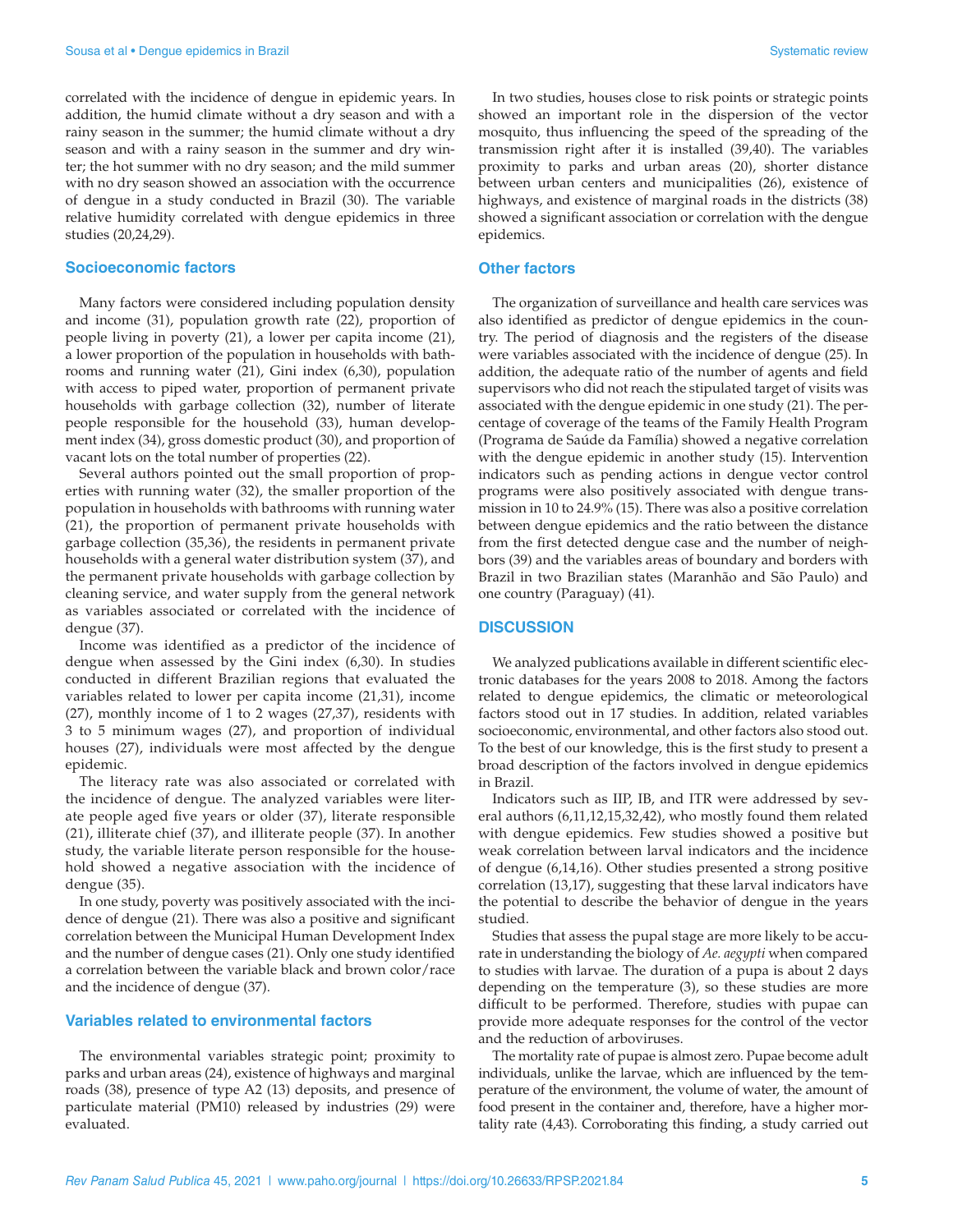in 2014 in São José do Rio Preto (Sao Paulo), showed that pupal indicators were positively associated with the incidence of dengue (42). Prioritizing the finding of immature forms of the vector at strategic points or points of risk has been a constant target in the plans proposed to intensify vector control in interepidemic periods (44). Two studies have evaluated these points and showed that they influence the speed of spreading of dengue (39,40).

Rain was positively associated or correlated with dengue epidemics in different regions of the country (6,10,12,14,18,21,23). Temperature, another factor that influences various stages of *Ae. aegypti* development, has been correlated or associated with dengue epidemics in several studies (12,16,20,24-26,28). At temperatures favorable to their life cycle, insects not only complete their development but do so more quickly, which can increase the vector´s competence for arboviruses (45,46). The present systematic review also showed three studies (20,24,29) in which the relative humidity of the air was correlated or associated with the oviposition behavior of the mosquito populations studied, which consequently correlated to dengue epidemics in these regions.

Variables related to economic social factors played an important role in the dengue epidemics in the state of Amazonas (44), in the municipalities of Salvador (Bahia) (36) , Natal (Rio Grande do Norte) (22), Várzea Paulista (Sao Paulo) (33), Caraguatatuba (Sao Paulo) (41), São José do Rio Preto (Sao Paulo) (47), Osasco (Sao Paulo) (37), Araraquara (Sao Paulo) (35), Rio de Janeiro (Rio de Janeiro) (14), Itaboraí (Rio de Janeiro) (32), Vitória (Espirito Santo) (48), and in Brazil as a whole (36). It was observed that in all regions of Brazil, the socioeconomic factor was determining for the dengue epidemic. Some structural problems of the current health system continue to be positively associated with dengue epidemics, such as the number of field agents per property and the ratio of endemic agent supervisors to buildings, which is lower than initially proposed for the coverage of certain areas (21).

The association between the occurrence of dengue and the proportion of containers to store water at ground level was shown in one study (13). A similar result was seen in another study carried out in 2015 (after the 2014 water crisis) in the Southeast region, which showed a correlation between the same group of containers with the incidence of dengue (49). The population's behavior of retaining water in storage containers allows the development of immature forms of the *Ae. aegypti*, which were verified in several states in the Southeast and Northeast regions of the country (36).

The vectors *Ae. aegypti* and *Ae. albopictus* are commonly found inside homes and in properties close to homes, such as vacant lots and backyards (3). Studies in the Southeast region have shown that the proximity to parks, urban areas, and the number of neighbors, in addition to the proportion of the human population, are directly associated with the incidence of dengue (14,20,26). Nevertheless, the authors of a study carried out in 2017, in the Greater ABC Paulista, argue that the presence of pollution from factories in industrial areas negatively correlates with the increase in the number of dengue cases (29).

Another reported difficulty is the number of pending actions in the vector control of dengue, as a high proportion of properties are closed or deny access to the endemic agents (15). In addition, it was found that the low coverage of the Family Health Program (15) and the insufficient coverage of the Municipal Health Center for individuals (50) were also considered risks for dengue epidemics.

Although we followed the recommendations of PRISMA, there is a possibility of publication bias, which may hinder generalizations of the results in the present study. Also, most of the studies were ecological type, so it is important to consider the possibility of ecological bias. The ecological studies presented different methodologies and analytical approaches, so this can be a problem for external validity and generalization. The quality assessment wasn't possible due to the lack of a specific and robust tool to evaluate ecological studies.

We hope that the information reported here can guide the understanding of the installation of epidemics in the country given the different problems related to the environment, infrastructure, meteorological and climatic characteristics, and the great Brazilian territorial extension. Another relevant aspect verified in the studies included in the present systematic review is the recommendation for the continuity of effective actions to control the vector in non-epidemic periods to avoid a subsequent epidemic. Studies that continuously investigate the factors associated with dengue epidemics should be encouraged. The endemic-epidemic character of the disease in Brazil, associated with the circulation of other arboviruses transmitted by *Ae. aegypti*, reinforce the need for comprehensive studies in different areas of knowledge for the improvement and the development of new strategies and/or tools for its control and prevention.

In conclusion, factors associated with dengue epidemics go beyond the health sector and reveal inequalities on social determinants of affected populations. The vector´s ability to adapt to human-inhabited environments, the organization of geographic spaces in urban centers, people´s cultural habits, the socioeconomic level of the population, changes in the population´s behavior, social inequalities, social determinants of health, and the country´s climate, among others, are factors that favor the risk of dengue epidemics. In the studies analyzed here there was an association between the variables "air pollution produced by the factory" and "wind speed" as an inhibitor of mosquito proliferation in some regions, which can reduce the occurrence of epidemics. Therefore, the development of a vaccine, the fight against the vector, the provision of adequate water, education actions targeting the population, the structuring of services to prevent and combat the vector, as well as measures for the early detection of cases are important in the control of the disease in Brazil.

**Acknowledgements.** The authors thank Mr. Gesner Xavier, the librarian from Universidade Federal de Minas Gerais, for his support during the definition of the descriptors and the search strategies.

**Authors´contributions.** SCS, JMTB and DSB: conception and design of the study, data analysis. SCS, JMTB and DSB, MC and AEE: data interpretation and critical review of the manuscript. All authors revised and approved the final submitted version.

**Conflicts of interest.** None declared.

**Disclaimer.** Authors hold sole responsibility for the views expressed in the manuscript, which may not necessarily reflect the opinion or policy of the RPSP/PAJPH or the Pan American Health Organization (PAHO).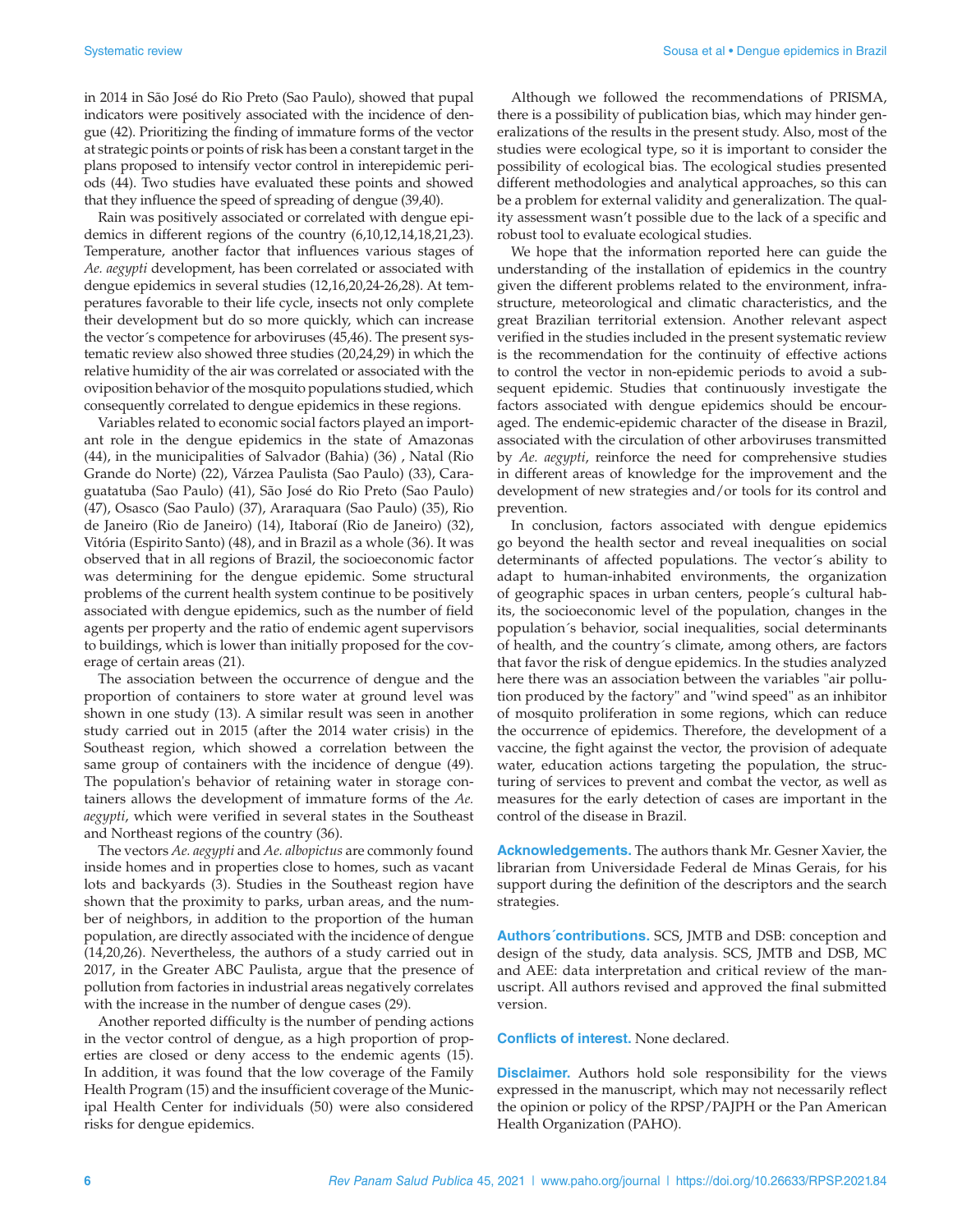# **REFERENCES**

- 1. Osanai CH, Rosa APAT, Tang AT, Amaral RS, Passos ADC, Tauil PI. Surto de dengue em Boa Vista, Roraima. Rev Inst Med Trop S Paulo. 1983;25(1):53-4.
- 2. Mansho W. Estudo epidemiológico da dengue no período de 2000 a 2005 no Município de Guarulhos (SP) [master's thesis]. São Paulo: Faculdade de Medicina Veterinária e Zootecnia, Universidade de São Paulo; 2006.
- 3. Oliveira RL. Biologia e comportamento vetorial. In: Valle D, Pimenta DN, Cunha RV, editors. Dengue: teoria e prática. Rio de Janeiro: Fiocruz; 2015. p.75-92.
- 4. Focks DA. A review of entomological sampling methods and indicators for dengue vectors. Geneva: WHO; 2004. Available from: [https://](https://apps.who.int/iris/handle/10665/68575) [apps.who.int/iris/handle/10665/68575](https://apps.who.int/iris/handle/10665/68575). Accessed 03 Jul 2020
- 5. Teixeira TRA. Análise espacial e temporal da dengue no contexto socioambiental do município do Rio de Janeiro, 1996-2006 [master's thesis]. Rio de Janeiro: Escola Nacional de Saúde Pública Sérgio Arouca; 2009.
- 6. Valle D, Aguiar R, Pimenta D. Lançando luz sobre a dengue. Cienc Cult. 2015;67(3):4-5.
- 7. Brasil, Ministério da Saúde. Dengue: diagnóstico e manejo clínico adultos e criança. Brasília: Ministério da Saúde; 2016.
- 8. Teixeira MG, Costa MCN, Barreto ML, Mota E. Dengue e febre hemorrágica da dengue no Brasil: que tipo de pesquisas a sua tendência, vigilância e experiências de controle indicam ser necessárias? Cad Saude Publica. 2005;21(5):1307-131.
- 9. ABRASCO. Nota técnica sobre microcefalia e doenças vetoriais relacionadas ao *Aedes aegypti*: os perigos das abordagens com larvicidas e nebulizações químicas – fumacê. Rio de Janeiro: ABRASCO; 2016. Available from: [https://www.abrasco.org.br/site/noticias/](https://www.abrasco.org.br/site/noticias/institucional/nota-tecnica-sobre-microcefalia-e-doencas-vetoriais-relacionadas-ao-aedes-aegypti-os-perigos-das-abordagens-com-larvicidas-e-nebulizacoes-quimicas-fumace/15929/) [institucional/nota-tecnica-sobre-microcefalia-e-doencas-vetoriais](https://www.abrasco.org.br/site/noticias/institucional/nota-tecnica-sobre-microcefalia-e-doencas-vetoriais-relacionadas-ao-aedes-aegypti-os-perigos-das-abordagens-com-larvicidas-e-nebulizacoes-quimicas-fumace/15929/) [-relacionadas-ao-aedes-aegypti-os-perigos-das-abordagens-com](https://www.abrasco.org.br/site/noticias/institucional/nota-tecnica-sobre-microcefalia-e-doencas-vetoriais-relacionadas-ao-aedes-aegypti-os-perigos-das-abordagens-com-larvicidas-e-nebulizacoes-quimicas-fumace/15929/) [-larvicidas-e-nebulizacoes-quimicas-fumace/15929/.](https://www.abrasco.org.br/site/noticias/institucional/nota-tecnica-sobre-microcefalia-e-doencas-vetoriais-relacionadas-ao-aedes-aegypti-os-perigos-das-abordagens-com-larvicidas-e-nebulizacoes-quimicas-fumace/15929/) Accessed 03 Jul 2020
- 10. Zeidler JD, Acosta POA, Barrêto PP, Cordeiro JS. Vírus dengue em larvas de *Aedes aegypti* e sua dinâmica de infestação, Roraima, Brasil. Rev Saúde Pública. 2008;42(6):986-91.
- 11. Nhantumbo EM, Pessanha JEM, Proietti FA. Ocorrência da dengue em área urbanas selecionadas e sua associação com indicadores entomológicos e de intervenção – Belo Horizonte, Brasil. Rev Med Minas Gerais. 2012;22(3):265-73.
- 12. Cardoso IM. Epidemiologia da dengue em Vitória, ES, 1995-2009 [master's thesis]. Vitória: Centro de Ciências da Saúde, Universidade Federal do Espírito Santo; 2010.
- 13. Arantes KM, Pereira BB. Análise da efetividade das ações de controle da dengue no munícipio de Uberlândia, MG a partir da matriz FPEEEA. J Health Biol Sci. 2017;5(4):326-36.
- 14. Teixeira TRA, Cruz OG. Spatial modeling of dengue and socioenvironmental indicators in the city of Rio de Janeiro, Brazil. Cad Saúde Pública. 2011;27(3):591-602.
- 15. Teixeira TRA, Medronho RA. Indicadores sócio demográficos e a epidemia de dengue em 2002 no Estado do Rio de Janeiro, Brasil. Cad Saúde Pública. 2008;24(9):2160-70.
- 16. Gomes RGS. Modelagem da incidência do dengue através de aspectos climáticos, entomológicos e sócio demográficos no município de João Pessoa, Paraíba [master's thesis]. João Pessoa: Universidade Federal da Paraíba; 2011.
- 17. Barbosa GL, Lourenço RW. Análise da distribuição espaço-temporal de dengue e da infestação larvária no munícipio Tupã, Estado de São Paulo. Rev Soc Bras Med Trop. 2010;43(2):145-51.
- 18. Souza SS, Silva IG, Silva HHG. Associação entre dengue, pluviosidade e densidade larvária de *Aedes aegypti*, no Estado de Goiás. Rev Soc Bras Med Trop. 2010;43(2):152-5.
- 19. Melo MSS, Barreto, FR, Costa MCN, Morato VC, Texeira MG. Progressão da circulação do vírus do dengue no Estado da Bahia, 1994-2000. Rev Soc Bras Med Trop. 2010;43(2):139-44.
- 20. Oliveira MA. Condicionantes socioambientais urbanos associados à ocorrência de Dengue no munícipio de Araraquara [dissertation]. São Paulo: Faculdade de Saúde Pública, Universidade de São Paulo; 2012.
- 21. Castro DB, Sampaio VS, Albuquerque BC, Pinto RC, Sadahiro M, Passos RA, Costa CF, Braga JU. Dengue epidemic typology and risk

factors for extensive epidemic in Amazonas state, Brazil, 2010-2011. BMC Public Health. 2018;18(1):356.

- 22. Barbosa IR, Silva LP. Influence of environmental and social determinants in spatial distribution of Dengue Fever in Natal, RN-Brazil. Rev Ciência Plural. 2015;1(3):62-75.
- 23. Monteiro ESC, Coelho ME, Cunha IS, Cavalcante MAS, Carvalho FAA. Aspectos epidemiológicos e vetoriais da dengue na cidade de Teresina, Piauí - Brasil, 2002 a 2006. Epidemiol Serv Saúde. 2009;18(4):365-74.
- 24. Filho-Correia WLF. Influence of meteorological variables on dengue incidence in the municipality of Arapiraca, Alagoas, Brazil. Rev Soc Bras Med Trop. 2017;50(3):309-14.
- 25. Scandar SAS, Vieira P, Cardoso RP Jr, Silva RA, Papa M, Sallum MAM. Dengue em São José do Rio Preto, Estado de São Paulo, Brasil, 1990 a 2005: fatores entomológicos, ambientais e socioeconômicos. Bepa. 2010;7(81):4-16.
- 26. Varejão TM. Análise espacial do padrão de introdução e disseminação da dengue nos municípios do Espírito Santo [master's thesis]. Vitória: Centro de Ciências da Saúde, Universidade Federal do Espírito Santo; 2013.
- 27. Baia SSV. Estudo das relações entre as variáveis ambientais e a incidência de dengue nos municípios de Santarém, Tucuruí e Bragança (Pará), no período Janeiro de 2007 a julho de 2011 [master's thesis]. Belém: Núcleo de Medicina Tropical, Universidade Federal do Pará; 2014.
- 28. Araujo RV, Albertini MR, Costa-da-Silva AL, Suesdek L, Franceschi NC, Bastos NM, Katz G, Cardoso VA, Castro BC, Capurro ML, Allegro VL. São Paulo urban heat islands have a higher incidence of dengue than other urban areas. Braz J Infect Dis. 2015;19(2):146-55.
- 29. Carneiro MAF, Alves BCA, Gehrke FS, Domingues JN, Sá N, Paixão S, Figueiredo J, Ferreira A, Almeida C, Machi A, Savóia E, Nascimento V, Fonseca F. Environmental factors can influence dengue reported cases. Rev Assoc Med Bras. 2017;63(11):957-61.
- 30. Rodrigues NCP, Lino VTS, Daumas Rp, Andrade MNKN. Temporal and Spatial Evolution of Dengue Incidence in Brazil, 2001-2012. PLos ONE. 2016;11(11):e0165945.
- 31. Arantes KM. Análise da efetividade das ações de controle da dengue no munícipio de Uberlândia, MG a partir da matriz FPEEEA [master's thesis]. Uberlândia: Instituto de Geografia, Universidade Federal de Uberlândia; 2017.
- 32. Vargas WP, Kawa H, Sabroza PC, Soares VB, Honório NA. Association among house infestation index, dengue incidence and sociodemographic indicators: surveillance using geographic information system. BMC Public Health. 2015;15(1):746.
- 33. Farinelli EC. Dengue em município do interior paulista: áreas de risco e relação com variáveis socioeconômicas, demográficas e ambientais [master's thesis]. São Paulo: Faculdade de Saúde Pública, Universidade de São Paulo; 2014.
- 34. Martins MMF, Almeida AMFL, Fernandes NDR, Silva LS, Lima TB, Orric AS, Ribeiro HL Jr. Análise dos aspectos epidemiológicos da dengue na microrregião de saúde de Salvador, Bahia, no período de 2007 a 2014. Espaç Saúde. 2015;16(4):64-73.
- 35. Ferreira AC. Epidemiologia espacial da Dengue em Araraquara, São Paulo, 2008 a 2015 [dissertation]. Araraquara: Faculdade de Ciências Farmacêuticas.
- 36. Calvalcanti LPG, Oliveira RMAB, Alencar CH. Changes in infestation sites of female *Aedes aegypti* in Northeast Brazil. Rev Soc Bras Med Trop. 2016;49(4):498-501.
- 37. Pinto FKA. Análise espacial da distribuição dos casos de dengue no munícipio de Osasco de 2007 a 2013 [master's thesis. São Paulo: Faculdade de Medicina Veterinária e Zootecnia, Universidade de São Paulo; 2016.
- 38. Silva CM. Estudo epidemiológico da dengue no município de São Paulo [master's thesis]. São Paulo: Universidade de São Paulo; 2016.
- 39. Malavasi HG. Análise espacial da epidemia de dengue em Campinas/SP no ano de 2007 [master's thesis]. Campinas: Faculdade de Ciências Médicas, Universidade Estadual de Campinas; 2011.
- 40. Johansen IC. Urbanização e saúde da população: o caso da dengue em Caraguatatuba (SP) [master's thesis]. Campinas: Instituto de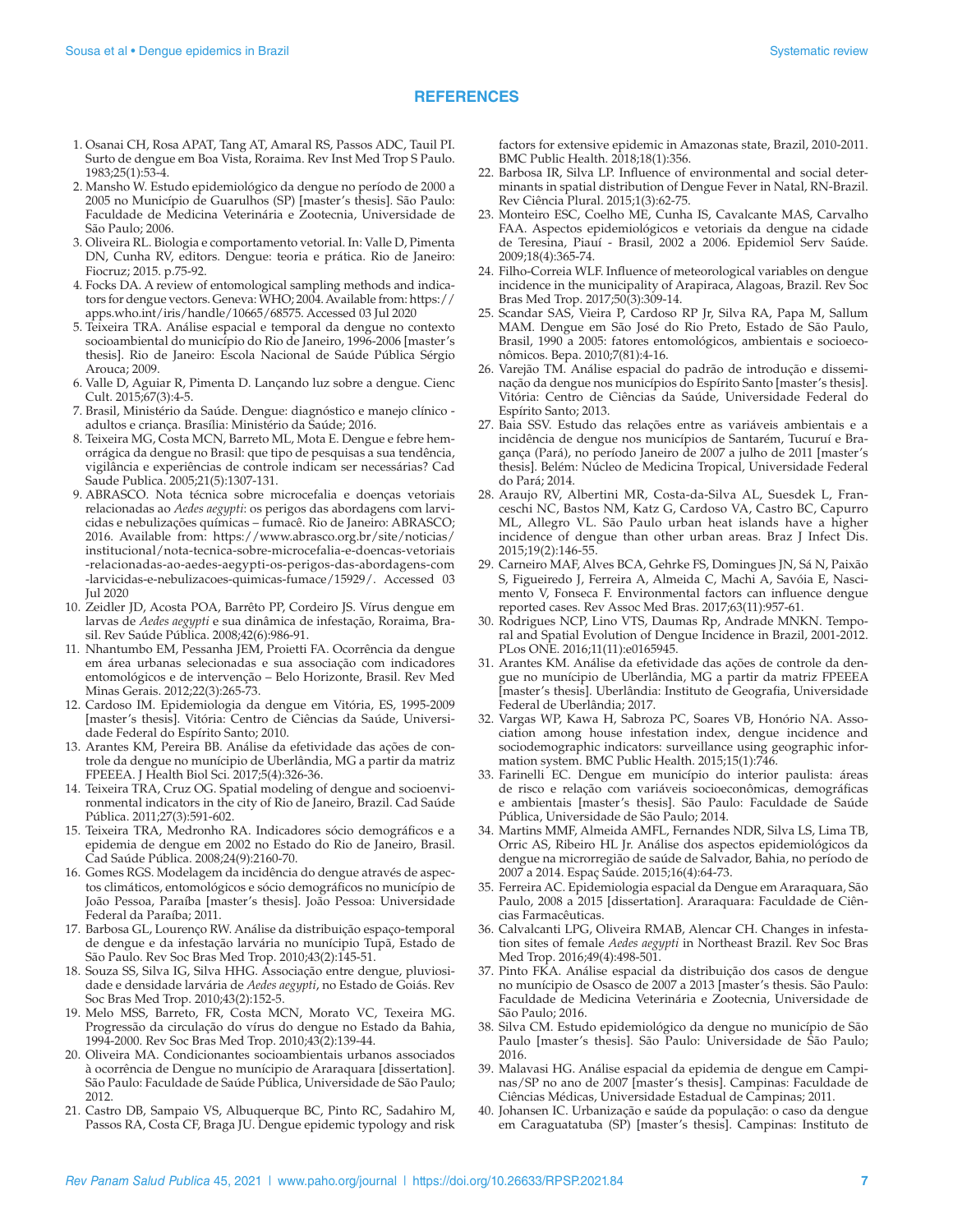Filosofia e Ciências Humanas, Universidade Estadual de Campinas; 2014.

- 41. Duque JEL, Silva RV, Kuwabara EF, Navarro-Silva MA. Dengue no Estado do Paraná, Brasil: distribuição temporal e espacial no período 1995-2007. Rev Salud UIS. 2010;42(2):113-22.
- 42. Chiaravalloti-Neto F, Pereira M, Fávaro EA, Dibo MR, Mondini A, Rodrigues-Junior AL, Chierotti AP, Nogueira ML. Assessment of the relationship between entomologic indicators of *Aedes aegypti* and the epidemic occurrence of dengue virus 3 in a susceptible population, São José do Rio Preto, São Paulo, Brazil. Acta Trop. 2015;142:167-77.
- 43. Oliveira RL. Transmissão Vetorial. In: Valle D, Pimenta DN, Cunha RV, editors. Dengue: teoria e prática. Rio de Janeiro: Fiocruz; 2016. p.127-46.
- 44. Brasil, Ministério da Saúde. Diretrizes nacionais para prevenção e controle de epidemias de dengue. Brasília: Ministério da Saúde; 2009.
- 45. Muturi EJ, M. Blackshear, A. Montgomery. Temperature and density-dependent effects of larval environment on *Aedes aegypti* competence for an alphavirus. J Vector Ecol. 2012;37:154-61.
- 46. Marinho RA, Beserra EB, Bezerra-Gusmão MA, Porto Vde S, Olinda RA, Dos Santos CA. Effects of temperature on the life cycle,

expansion, and dispersion of *Aedes aegypti* (Diptera: Culicidae) in three cities in Paraiba, Brazil. J Vector Ecol. 2016;41(1):1-10.

- 47. Mondini A, Chiaravallti-Neto F. Variáveis socioeconômicas e a transmissão de dengue. Rev Saúde Pública. 2007;41(6):923-30
- 48. Vicente CR, Herbinger KH, Cerutti C Jr, Romano CM, Cabidelle ASA, Fröschl G. Determination of clusters and factors associated with dengue dispersion during the first epidemic related to Dengue virus serotype 4 in Vitoria, Brazil. PLoS ONE. 2017;12(4):e0175432.
- 49. Marengo J, Nobre CA, Seluchi M, Cuartas A, Alves L, Mendiondo E, Obregón G, Sampaio G. A seca e a crise hídrica de 2014-2015 em São Paulo. Rev USP. 2015;106:31-44.
- 50. Costa JV, Donalisio MR, Silveira LVA. Spatial distribution of dengue incidence and socio-environmental conditions in Campinas, São Paulo State, Brazil, 2007. Cad Saúde Pública. 2013;29(8):1522-32.

Manuscript received on 24 November 2020; revised version accepted for publication on 30 April 2021.

# **Factores asociados a la aparición de epidemias de dengue en Brasil: revisión sistemática**

**RESUMEN Objetivo.** Determinar y describir de manera amplia los factores relacionados con la aparición de epidemias de dengue en Brasil.

> **Métodos.** Se llevó a cabo una revisión sistemática de los estudios publicados en MEDLINE, LILACS, PubMed, Cochrane, BVS, Web of Science, Scopus y en bases de datos de tesis y trabajos de final de grado con los descriptores catalogados en DeCS y MeSH sobre dengue y factores asociados con la aparición de epidemias publicados entre 2008 y 2018.

> **Resultados.** Se seleccionaron 35 estudios llevados a cabo en Brasil. Las epidemias registradas en el país se asociaron o se relacionaron con diversos factores, como el medioambiente, las condiciones socioeconómicas, el clima y aspectos relacionados con el vector, entre otros.

> **Conclusiones.** Las epidemias de dengue son complejas y multifactoriales. Se constató que la continuidad de las medidas de control de vectores es pertinente para la reducción de *Aedes aegypti,* así como para el control de la enfermedad. Para contener la propagación de la enfermedad son necesarias medidas eficaces en todos los sectores, como la salud, la educación, la economía, la población, las empresas y el gobierno. Las medidas de detección temprana de casos de la enfermedad pueden prevenir nuevos brotes de epidemias.

Palabras clave Dengue; factores de riesgo; epidemias; Brasil.